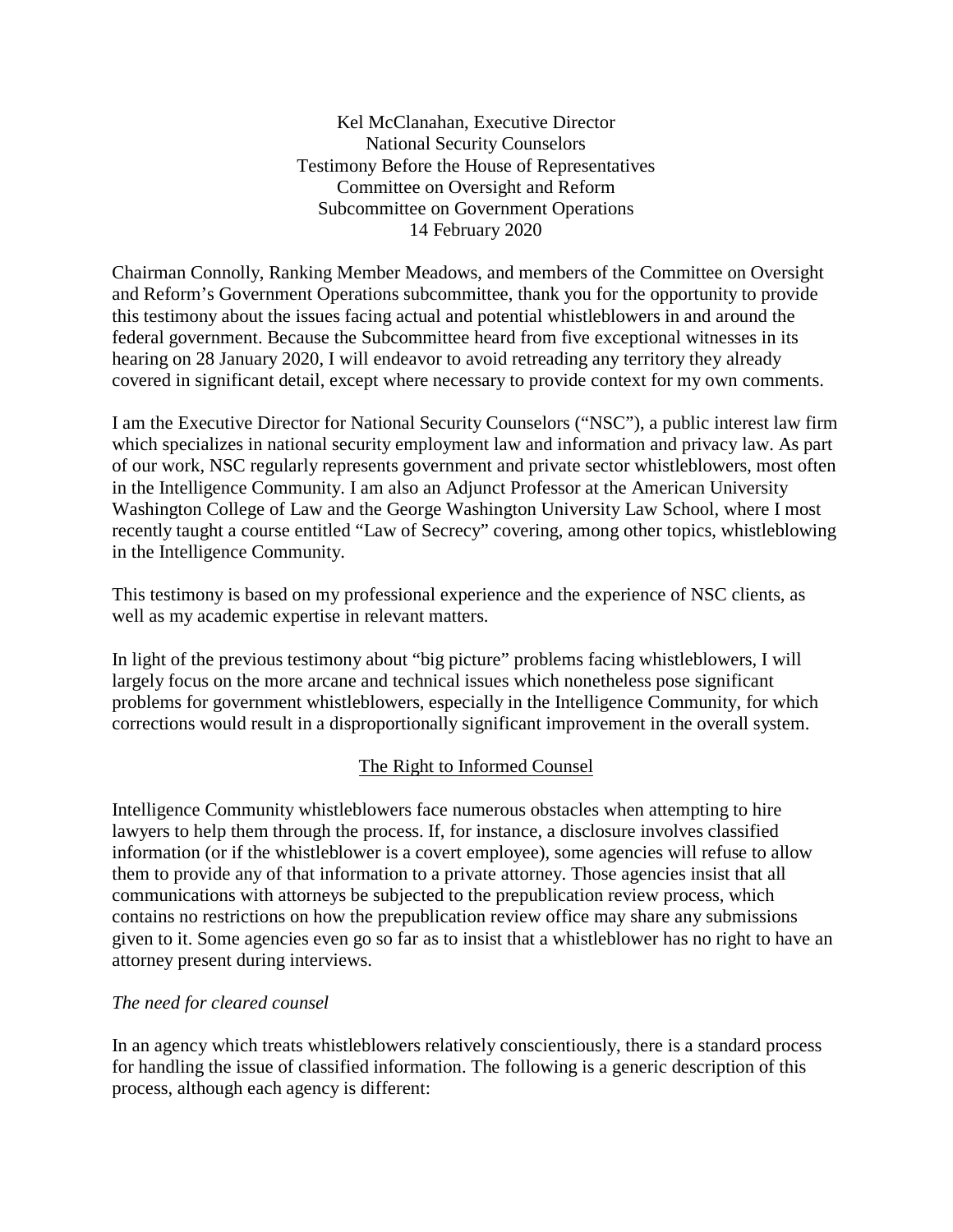- 1. The whistleblower contacts a private lawyer and tells them that they wish to hire the lawyer to represent them in a whistleblowing matter involving classified information. They do not reveal any classified information to the lawyer.
- 2. Once the whistleblower and the lawyer enter into a representation agreement, either the whistleblower or the lawyer (depending on the specific agency process) contacts the relevant agency office—generally the Office of General Counsel or Office of Security—and requests that the lawyer be processed for limited access to relevant classified information.
- 3. This limited access is termed an "LSA" and stands for either Limited Security Access or Limited Security Approval (depending on whom you ask). It is for all intents and purposes a "one time use" clearance which authorizes the lawyer to access *only* the classified information directly relevant to the representation of that specific client.
- 4. The agency processes the lawyer for an LSA in roughly the same manner as it would process someone for an interim clearance. It is a significantly simpler investigation than a full clearance background investigation, but the lawyer generally still has to complete the full SF-86 questionnaire used for security clearances.
- 5. If the lawyer is granted an LSA, they sign a similar non-disclosure agreement to the one given to clearance holders at the agency, which includes an agreement to protect classified information. For all legal purposes, the lawyer is now subject to the same liability—civil and criminal—as a clearance holder.
- 6. At this point, the whistleblower may now provide relevant classified information to the lawyer without significant further restrictions. The lawyer also has access, on occasion, to other classified information that the client does not know, but that is less common in whistleblowing matters.

This process works well in agencies which utilize it, but not all agencies are as conscientious about it as others. A lawyer with an LSA can accomplish many things that a lawyer operating in the dark cannot. They can advise their client on how to navigate the often confusing process. They can advise their client on how best to protect national security when whistleblowing. They can assist their client in making sure that the concerns of investigators or Congressional staffers are addressed. They can even advise their clients, if appropriate, that the conduct they wish to disclose is not actually improper under the law, thereby ensuring that the relevant authorities are not burdened with an unintentionally frivolous complaint.<sup>[1](#page-1-0)</sup>

<span id="page-1-0"></span><sup>&</sup>lt;sup>1</sup> This happens more often than one would expect. Many whistleblowers are subject matter experts in non-legal matters but are less familiar with the nuances of the law, where it is not uncommon for an apparently improper act to actually be legal. I once used a variation on this scenario as a fact pattern in an exam, where the fictitious client attempted to blow the whistle on what he thought was illegal surveillance, but which turned out, if the student performed the proper legal analysis, to be legal under the Foreign Intelligence Surveillance Act. An experienced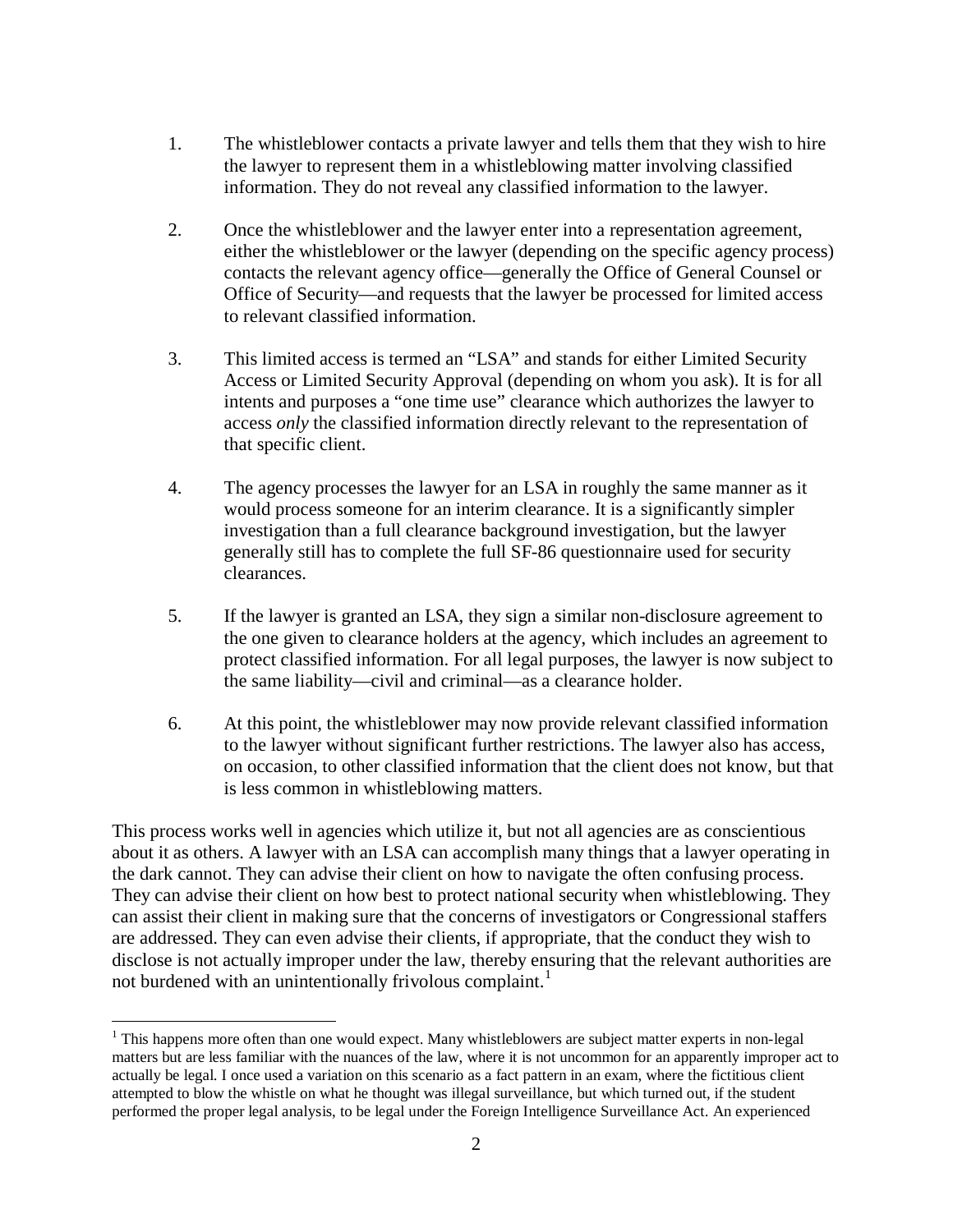However, as I noted above, not all agencies utilize this process, and their failure to do so often results in whistleblowers failing in their efforts to bring unlawful conduct to the attention of the proper authorities. For a vivid example of this problem, one need only consider the example of my client John Reidy. Mr. Reidy attempted to blow the whistle on a "massive intelligence failure" in which "upwards of 70 percent of our operations had been compromised."<sup>[2](#page-2-0)</sup> Instead of investigating his disclosures, the Central Intelligence Agency ("CIA") retaliated against Mr. Reidy and aggressively obstructed his attempts to draw attention to the problem. When he did manage to capture the attention of the Congressional intelligence committees, CIA downplayed the allegations and informed the committees that it had fully investigated the matter and found no merit to the claims. Throughout the entire process CIA refused to allow Mr. Reidy to provide the classified details about his disclosures to any of his lawyers, even those who possessed full security clearances, and as a result we were unable not only to effectively counter CIA's narrative, but to even recognize until long after the fact that when CIA said that it fully investigated the matter and found no merit to the claims, CIA *meant* that it had concluded that it did not need to investigate the matter because Mr. Reidy was a contractor and, according to the Agency's lawyers, did not have any whistleblower rights. As a result, this "massive intelligence failure" went unaddressed for years. In 2018, *Yahoo News* independently reported that Mr. Reidy's complaints had pertained to Iran's compromise of CIA's covert communications system which ultimately led to the complete dismantling of CIA's spy network in Iran in 2010 and 2011 and the deaths of over two dozen CIA assets in China in 2011 and 2012, which Mr. Reidy had warned about *in 2008*. [3](#page-2-1)

Mr. Reidy's case perfectly exemplifies the need for whistleblowers in the Intelligence Community—and the federal government writ large—to have access to competent, *informed* counsel. Had Mr. Reidy been allowed to tell a lawyer in 2008—or even 2011—the actual classified information he knew, there is a significant chance that some if not of the fallout from the "massive intelligence failure" he was desperately trying to report could have been avoided.

This problem can be easily solved by adding the following statutory language to any bill designed to reform the process used by Intelligence Community whistleblowers:

**Upon the request of an individual seeking to make a protected disclosure or file a complaint alleging prohibited retaliation for making a protected disclosure, and a showing that classified information is material to the protected disclosure, counsel or other representation retained by the individual shall be considered for access to classified information for the limited purposes of such disclosure or complaint.**

permitted me to learn the details of his disclosures.

lawyer can offer a broader perspective on potential misconduct that a whistleblower often lacks due to their specialized training and expertise.

<span id="page-2-0"></span><sup>2</sup> Marisa Taylor, *Pentagon, CIA instructed to re-investigate whistleblower cases*, McClatchy (July 23, 2015), *at* [https://www.mcclatchydc.com/news/nation-world/national/article28348576.html.](https://www.mcclatchydc.com/news/nation-world/national/article28348576.html) <sup>3</sup> Zach Dorfman & Jenna McLaughlin, *The CIA's communications suffered a catastrophic compromise. It started in* 

<span id="page-2-1"></span>*Iran*, Yahoo News (Nov. 2, 2018), *at* [https://www.yahoo.com/news/cias-communications-suffered-catastrophic](https://www.yahoo.com/news/cias-communications-suffered-catastrophic-compromise-started-iran-090018710.html)[compromise-started-iran-090018710.html.](https://www.yahoo.com/news/cias-communications-suffered-catastrophic-compromise-started-iran-090018710.html) Neither Mr. Reidy nor I can confirm the accuracy of this reporting, as he remains bound by his nondisclosure agreement not to reveal information without authorization and CIA has never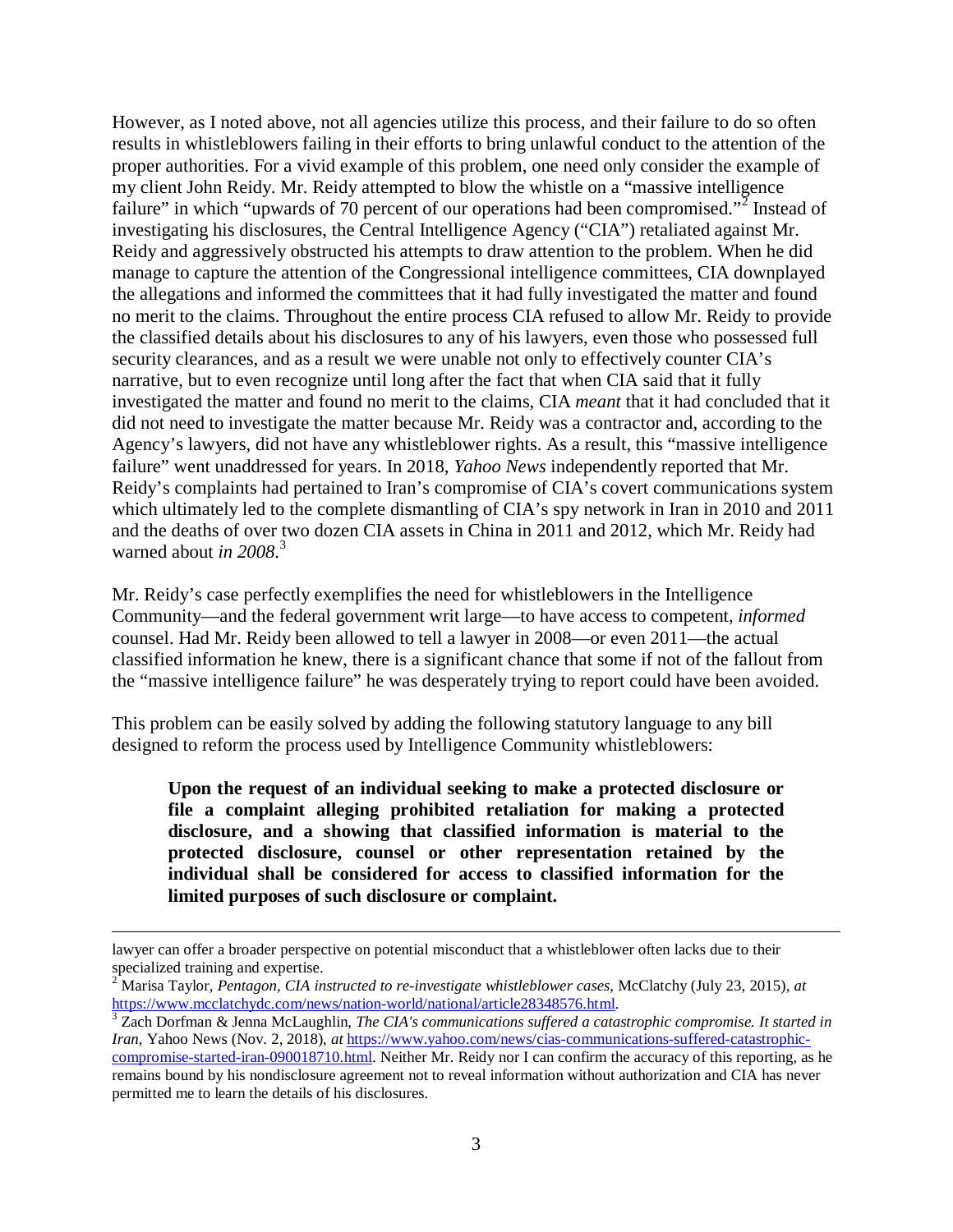#### *The need for appropriate prepublication review*

As noted above, if a whistleblower's lawyer is not granted an LSA by an agency, or if the matter does not involve classified information, a whistleblower with a security clearance is required by their nondisclosure agreement to submit all communications<sup>[4](#page-3-0)</sup> intended for their lawyer to the agency for prepublication review. This causes several complications for such whistleblowers.

First, many agencies apply a different standard for prepublication review of materials submitted by current employees and contractors than they do for former employees and contractors. For instance, CIA claims the right to prohibit current employees and contractors from disclosing not only classified information, but also any information which could:

(a) reasonably be expected to impair the author's performance of his or her job duties,

(b) interfere with the authorized functions of the CIA, or

(c) have an adverse effect on the foreign relations or security of the United States.<sup>[5](#page-3-1)</sup>

CIA defends this "appropriateness" standard by claiming that discussion of "internal organizational operations, policies, and information . . . could in certain circumstances interfere with CIA's ability, as an employer, to promote an effective work place,"<sup>[6](#page-3-2)</sup> and it is easy to see how this would negatively impact potential whistleblowers. The act of whistleblowing by its very nature is often viewed by agencies as interfering with "an effective work place," can "impair the author's performance of his or her job duties," and, if the subject is agency misconduct, might "have an adverse effect on the foreign relations or security of the United States." The fact that such a whistleblower can be prohibited from disclosing information to their lawyer *even if it does not meet the low standard for classification* should be reason enough to reform this system.

The problems with this system do not end there, however. When submitting a document—even one designed to be a communication from a client to an attorney—for prepublication review, a current CIA employee or contractor must provide the reviewing office with the name of their immediate supervisor or contracting officer. The office "will notify the appropriate Agency manager or contracting officer, whose concurrence is necessary for publication."<sup>[7](#page-3-3)</sup> This means that someone seeking to blow the whistle on misconduct must choose between navigating the system alone by making a confidential, protected disclosure, or hiring a lawyer and *informing their boss of the disclosure before the lawyer*. And because of the "appropriateness" standard, the lawyer may never even learn about the misconduct, while the guilty party is given advance notice of the imminent whistleblowing.

<span id="page-3-0"></span><sup>&</sup>lt;sup>4</sup> An employee or contractor with a security clearance is generally required to submit *all* documents related to their work for prepublication review, whether they believe they contain classified information or not. The rationale for this requirement is the conceit that an individual author may not have the full story and may accordingly not be competent to decide if the document would reveal classified information.

<span id="page-3-1"></span><sup>5</sup> CIA, AR 13-10, *Agency Prepublication Review of Certain Material Prepared for Public Dissemination* (June 25, 2011).

<span id="page-3-2"></span> $\overline{6}$  *Id.* 

<span id="page-3-3"></span><sup>7</sup> *Id.*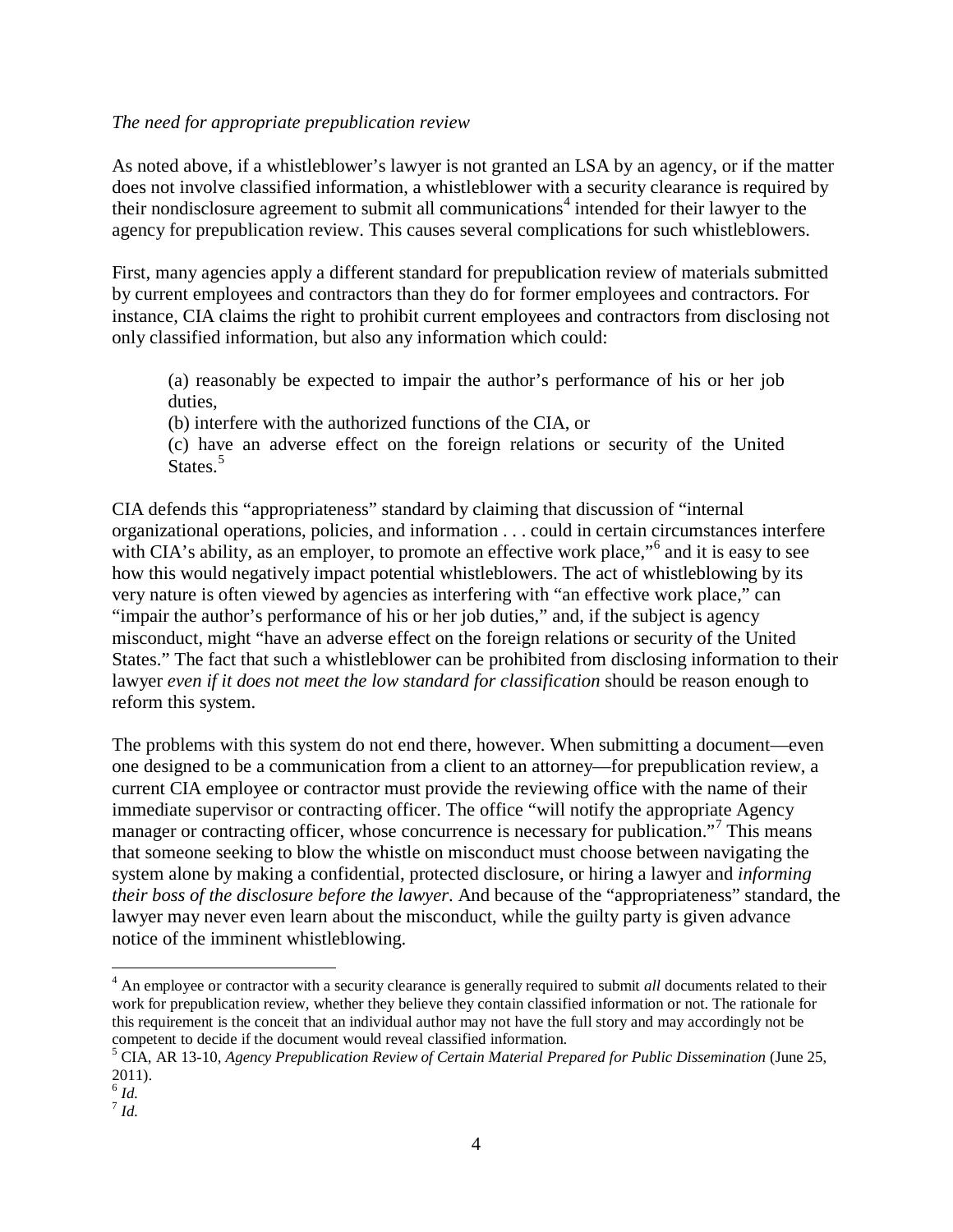In fact, while there are restrictions on the ability of an Inspector General to disclose the substance of a protected disclosure and the identity of the whistleblower, there are no such restrictions on an agency prepublication review office. It is therefore possible—and in my experience, likely—that an office conducting prepublication review of an otherwise privileged communication involving potential litigation against the agency would share that information with the agency's Office of General Counsel, Office of Security, Office of Human Resources, and any other office responsible for protecting the agency's interests. This would also apply equally to a communication from an employee to a lawyer about making a confidential disclosure to Congress or filing a *qui tam* lawsuit against a contractor. The net result is that, if the agency declines to grant the lawyer an LSA, or if the whistleblowing does not involve classified information, the potential whistleblower is deprived of both attorney-client privilege and the ability to make the confidential disclosures to the appropriate authorities which forms the basis of our entire whistleblower protection system.

This problem too can be easily solved by adding the following statutory language to any bill designed to reform the process used by Intelligence Community whistleblowers:

**(a) Upon submission for prepublication review by an individual seeking to make a protected disclosure or file a complaint alleging prohibited retaliation for making a protected disclosure of an intended communication between the individual and an attorney hired to assist in such a disclosure or complaint, an agency shall not disclose the existence of the submission or the identity of the individual outside the office conducting the review.**

### **(b) The agency shall not prohibit the disclosure of any information contained in such an intended communication which is not currently and properly classified in the interest of national security.**

To address the agency's reasonable need for an office conducting a prepublication review to consult with other offices about the classification status of information, report language should be added as follows:

**This is not intended to preclude a prepublication review officer from contacting another agency office to ascertain whether or not information in the submission is classified. Rather, it is intended to ensure that the fact that whistleblowing is occurring is kept confidential. For example, if a prepublication review officer sent to another office a copy of a memo written from a whistleblower to an attorney about a plan to file a complaint about the Chief of Station in Beijing using a piece of malicious software called "Spynet" to spy on a love interest, along with the question, "Is any of this classified," that would be prohibited. However, if the prepublication review officer extracted information from the memo and asked another office questions such as "Is the name of the Beijing Chief of Station classified" and "Is the existence of Spynet classified," that would be permissible, because it**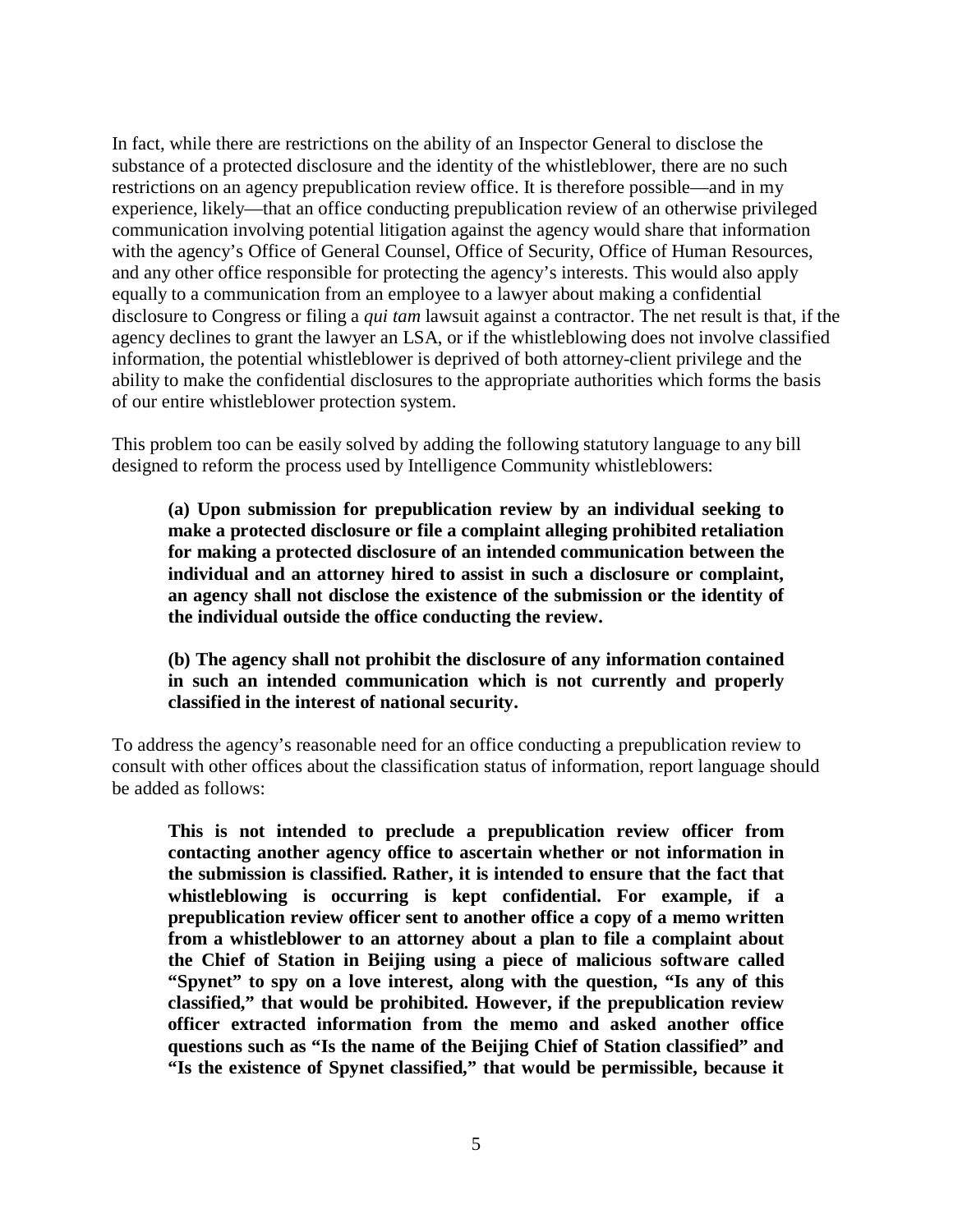#### **would not reveal the existence of whistleblowing activity or the identity of a whistleblower.**

#### *The need for counsel, period*

There is a subtle flaw in the Administrative Procedure Act which is abused by agencies seeking to exclude any outside lawyers from the whistleblowing process. 5 U.S.C. § 555(b) states:

A person compelled to appear in person before an agency or representative thereof is entitled to be accompanied, represented, and advised by counsel or, if permitted by the agency, by other qualified representative. A party is entitled to appear in person or by or with counsel or other duly qualified representative in an agency proceeding.

This provision of law appears to guarantee that people involved in investigations being conducted by an Inspector General can have a lawyer present in any interviews, but that is not how it is always interpreted. Some agencies narrowly parse the language and conclude that a whistleblower is not entitled to have a lawyer present in any interviews because the whistleblower is not being "compelled to appear" and an interview with an investigator is not an "agency proceeding." To those agencies, only the *targets* of investigations are entitled to be accompanied by lawyers, while the *accusers* are not.[8](#page-5-0)

The case of John Reidy is again illustrative of this point. After the Intelligence Community Inspector General ("ICIG") directed the CIA Office of Inspector General ("OIG") to actually investigate Mr. Reidy's allegations, an investigator contacted Mr. Reidy to schedule an interview. Mr. Reidy directed the investigator to coordinate with me about scheduling an interview that works for both of us. The investigator refused. For the next several weeks, the following pattern of communication emerged:

- 1. The investigator calls Mr. Reidy about the interview.
- 2. Mr. Reidy informs me of the call.
- 3. I email the investigator and tell him to talk to me and not my client.
- 4. The investigator calls Mr. Reidy about the interview.
- 5. The cycle repeats.

At one point, I managed to get the investigator on the phone, and he informed me that he "was instructed by the lawyers not to involve any lawyers." He did not grasp the surrealism of that statement.

Of all of the issues addressed in this testimony, this is by far the easiest to remedy, with the following statutory language:

<span id="page-5-0"></span><sup>&</sup>lt;sup>8</sup> In fact, many agencies require employees to participate in such interviews, which would mean that in those agencies, the accused parties are entitled to be accompanied by lawyers and witnesses are entitled to be accompanied by lawyers, while the only person who is not entitled to be accompanied by a lawyer is the person who actually reported the misconduct.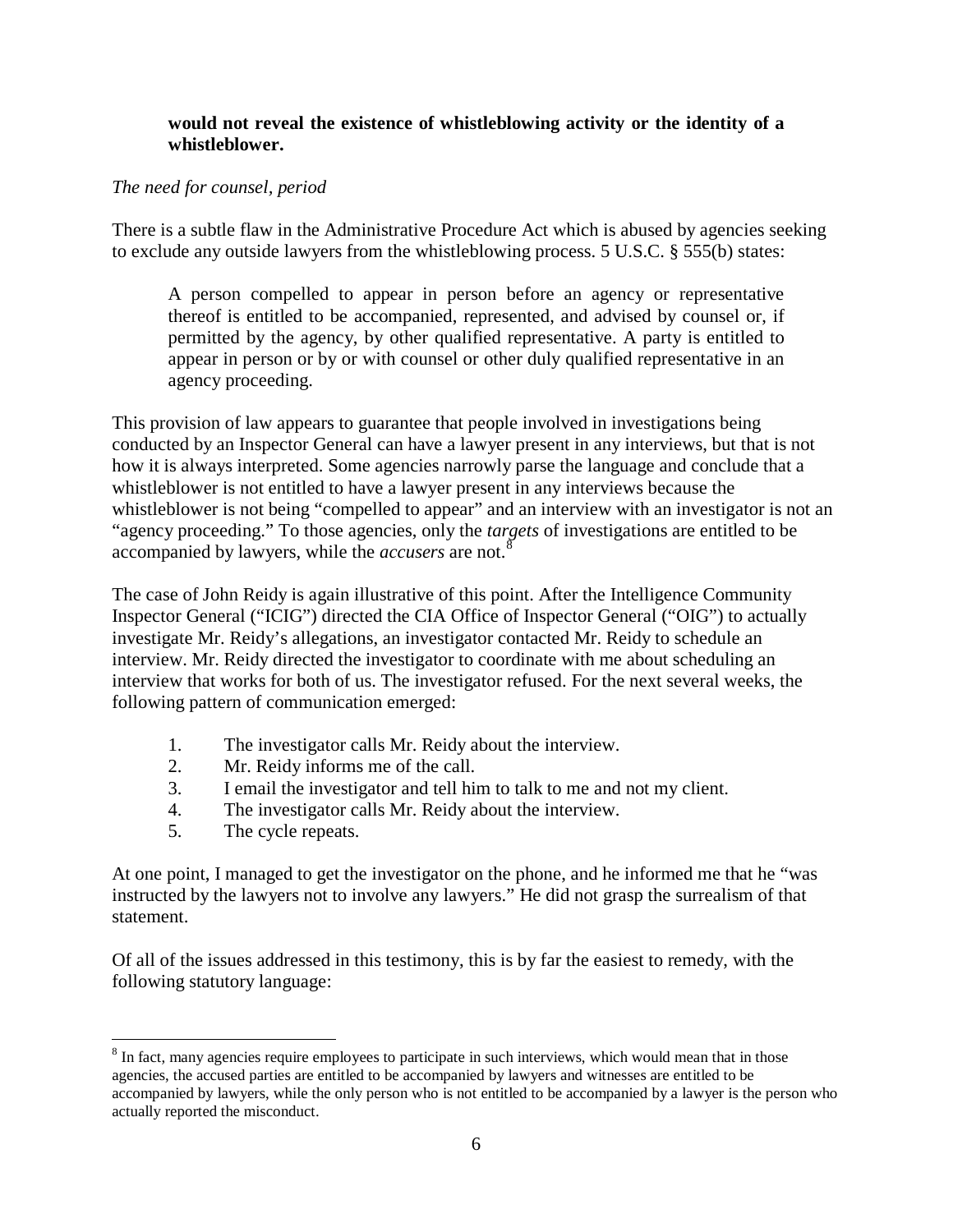### **Section 555(b) of title 5, United States Code, is amended to strike "compelled" and insert "entitled."**

By correcting these three issues, Congress can ensure that actual and potential whistleblowers have privileged access to competent, fully informed counsel. Doing so will improve their ability to effectively report waste, fraud, abuse, or misconduct to the appropriate authorities, will reduce the reporting of issues which do not meet that description, and will make whistleblower retaliation more difficult by reducing the number of people who know about protected disclosures. Such a result would yield a net benefit for the national security of the United States.

### Practical Independence of Inspectors General

Offices of agency Inspectors General are designed to be legally unique entities within the government because their purpose is to conduct audits and investigations of agency operations.<sup>[9](#page-6-0)</sup> However, even though these offices retain *legal* independence from the agencies they oversee, in many cases they are still *practically* compromised. This problem primarily arises in the context of information technology ("IT") and information access.

When an Inspector General's office relies upon the agency's IT infrastructure, it creates vulnerabilities and conflicts of interest. For example, one need only consider the case of Daniel Meyer, formerly the ICIG Director of Whistleblowing and Source Protection. Mr. Meyer exchanged emails about confidential whistleblower disclosures with Senator Grassley's office, and CIA intercepted and reviewed those emails, allegedly for security reasons.<sup>[10](#page-6-1)</sup> CIA was able to do this because the ICIG, even though it is housed in the Office of the Director of National Intelligence and exercises oversight over the entire Intelligence Community, uses CIA email servers. ICIG employees have email accounts on the ucia.gov domain (the domain used by CIA employees), and as a result CIA claims the right to review any information stored therein, arguing that the fact that the information is stored on a CIA computer brings it within the scope of CIA's counterintelligence mission. As a result, an operational office of CIA is given virtually unlimited access to the confidential whistleblower files of the Inspector General charged with its oversight. Moreover, there appear to be little restrictions on CIA's use of this information; Mr. Meyer's emails were then given to the CIA OIG, which itself falls under the ICIG's oversight jurisdiction.

This arrangement stands in stark contrast to the relationship between the Department of Homeland Security ("DHS") and its Inspector General. In that case, the DHS OIG possesses its own dedicated IT staff and has established numerous firewalls and protocols to ensure that its files cannot be accessed by non-OIG staff. The General Services Administration ("GSA") OIG has a separate domain of its own: gsaig.gov. However, it is currently unknown whether DHS and GSA represent the norm, or whether CIA does.

 $9 \text{ Inspector General Act of 1978, Pub. L. No. 95-452 (Oct. 12, 1978), 5 U.S.C. app. 3.}$ 

<span id="page-6-1"></span><span id="page-6-0"></span><sup>10</sup> Charles Clark, *Grassley Wins Declassification of CIA Documents on Monitoring Whistleblowers*, Gov't Exec. (Nov. 2, 2018), *at* [https://www.govexec.com/oversight/2018/11/grassley-wins-declassification-cia-documents](https://www.govexec.com/oversight/2018/11/grassley-wins-declassification-cia-documents-monitoring-whistleblowers/152546/)[monitoring-whistleblowers/152546/.](https://www.govexec.com/oversight/2018/11/grassley-wins-declassification-cia-documents-monitoring-whistleblowers/152546/)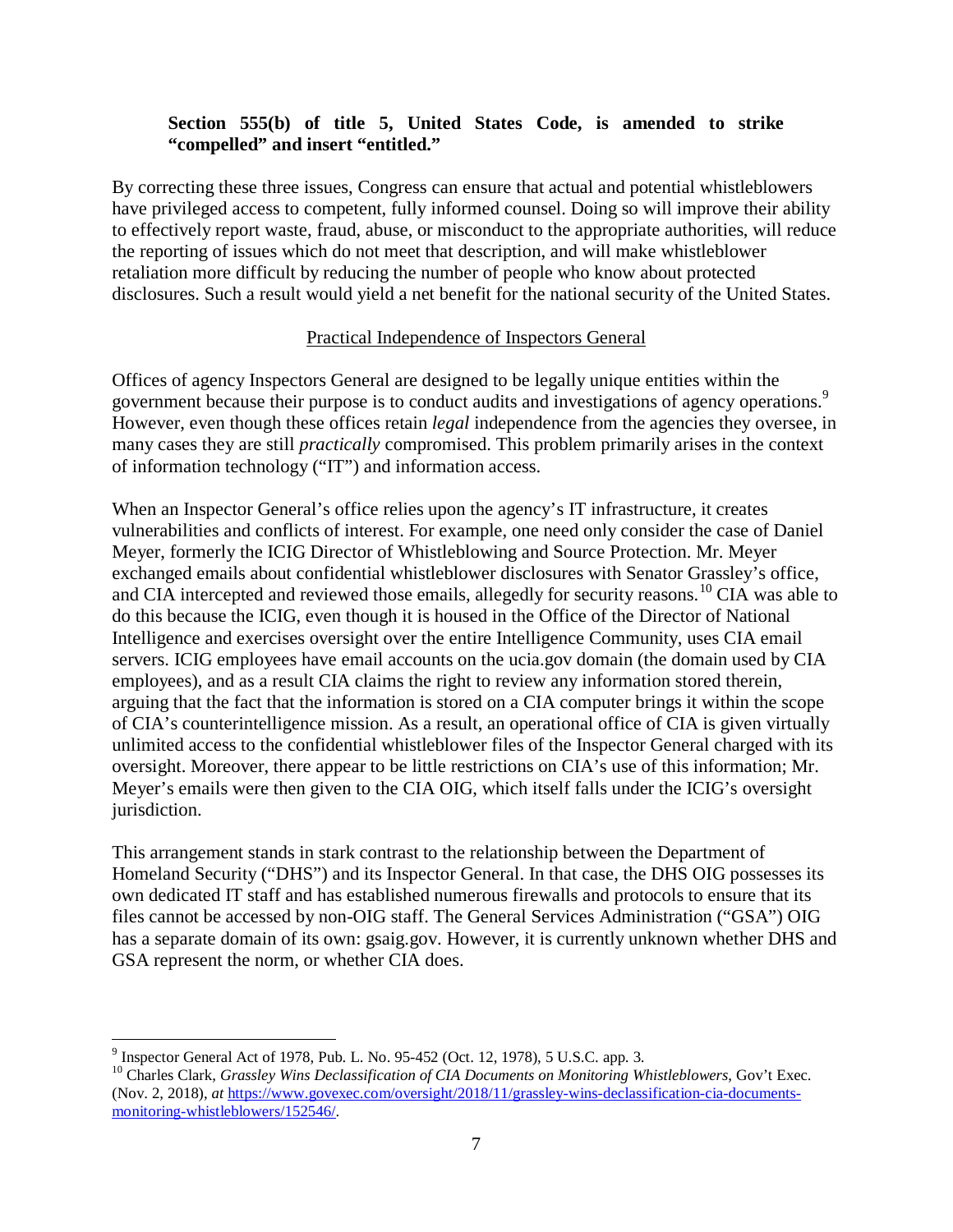A similar issue can be seen with respect to the control of access to information. For example, it creates an unavoidable conflict of interest for an agency's security office to make adjudications about security clearances or other access to information restrictions (e.g., public trust suitability determinations) about employees who might be in a position to investigate the security office. While a total duplication of effort would likely be wasteful, it is reasonable to expect a truly independent Inspector General's office to have its own personnel security staff to handle its own personnel security issues such as access determinations, to avoid this conflict. Such a dedicated staff could share resources and coordinate with the agency's security office, but decisions about what access to grant to OIG employees would need to be made by OIG security staff, just as Inspectors General are required by law to obtain and maintain legal counsel separate from agency counsel.

Because the extent of these problematic relationships is currently unknown, I propose that Congress should direct the Council of the Inspectors General on Integrity and Efficiency ("CIGIE") to conduct a comprehensive survey of all Inspectors General to determine the extent to which their offices are entangled with the agencies they oversee in an IT and information access context. In recognition of the tension between CIGIE and several agency Inspectors General, Congress should also explicitly mandate that all agencies cooperate with this survey. Once CIGIE has completed this survey and published its report—which should be public— Congress will be in a position to decide if statutory reform is appropriate.